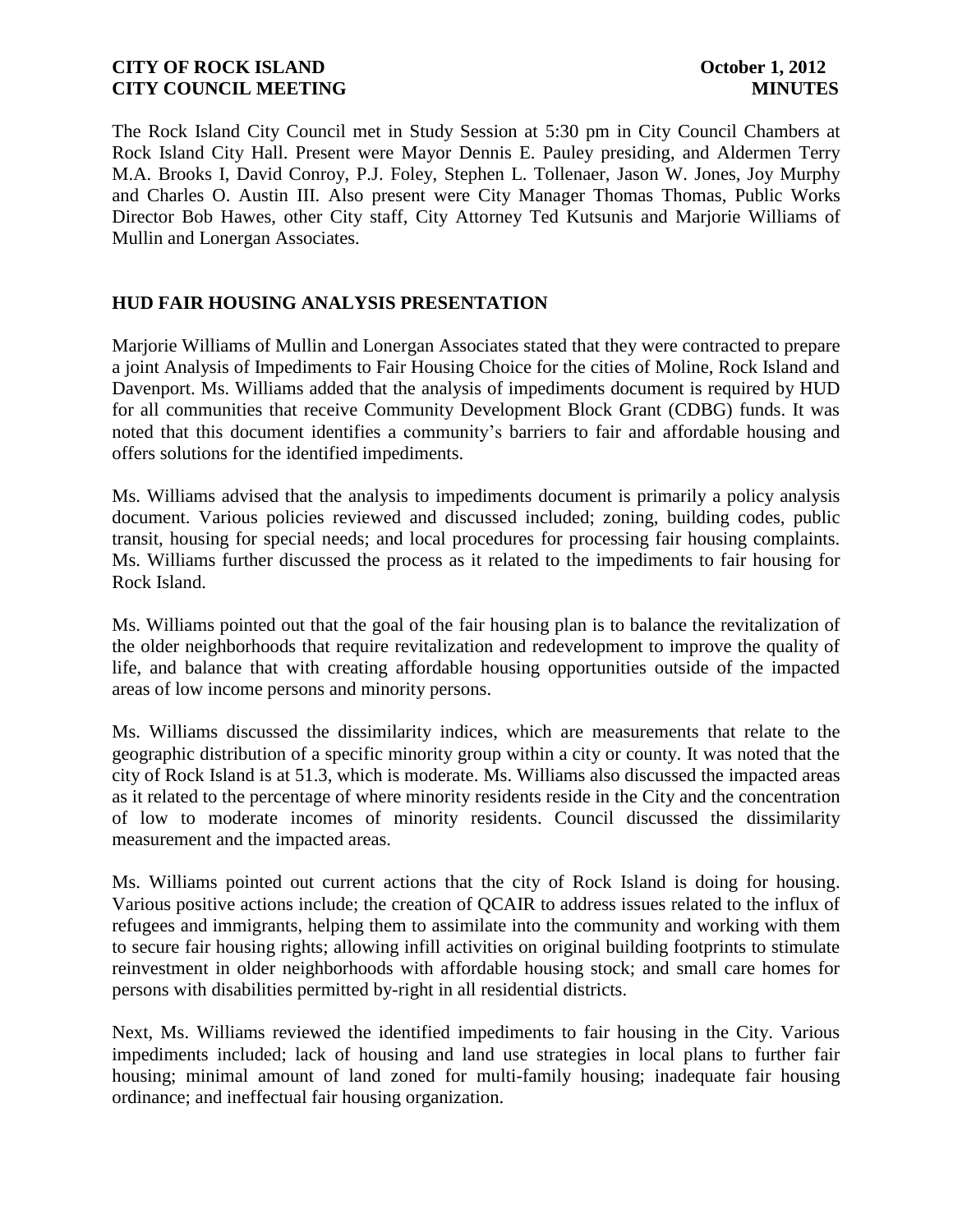Various corrective actions for the identified impediments that Ms. Williams discussed included; adopt a stand-alone fair housing policy or diversity statement to identify and implement fair housing goals and objectives; amend the zoning map to increase the amount of land zoned and available for multi-family housing development; adopt a fair housing ordinance; and reorganize the Human Rights Commission, while strengthening the process for reviewing, evaluating and resolving fair housing complaints.

Council discussed the Analysis of Impediments to Fair Housing Choice Presentation and voiced concerns with the majority of the analysis.

## **SUNSET MARINA RATES**

Public Works Director Bob Hawes reviewed various highlights from the report that was distributed to Council concerning Sunset Marina. Mr. Hawes advised that staff and the Boaters Advisory Committee met several months ago to determine how to implement a regular routine maintenance dredging operation at the marina without the support of the Corps of Engineers. Mr. Hawes stated that the Corps has not supported it in a long time.

Mr. Hawes indicated that approximately 20 to 25 of the larger boats cannot get out of the marina. It was noted that these boats cannot get to the boat lift to be lifted for winter. Mr. Hawes advised that an emergency dredge has been arranged in two weeks; this will enable the larger boats to be lifted out for the winter. Council and Mr. Hawes further discussed the emergency dredging.

Mr. Hawes advised that a long term solution is needed. Mr. Hawes stated that the proposal is to refinance the marina debt and extend it out 20 years, and to implement a 3% per year rate increase for the next two years. Mr. Hawes commented that the Boaters Advisory Committee supports this proposal.

Mr. Hawes referred to the report and advised that the occupancy rates will remain the same as it is this year. Mr. Hawes pointed out that if the dredging problem isn't solved then there will not be any large boats in the marina, and that is the portion of the City's customer base that has remained relatively stable through this difficult economy. Council and Mr. Hawes discussed this issue.

Mr. Hawes advised that the marina dredging plan would be to dredge every other year. Mr. Hawes added that 3,400 cubic yards would come out of the entrance and 3,600 cubic yards would come out of somewhere else in the marina. Mr. Hawes pointed out that this would be a total of 7,000 cubic yards dredged every two years. Mr. Hawes and Council further discussed the maintenance dredging plan as it related to cost.

Council further discussed the dredging issue as it related to the entrance of the marina and channel. Council also discussed occupancy as it related to the slips, docks and cost. It was noted that this item will be on the October  $8<sup>th</sup>$  Agenda for Council consideration.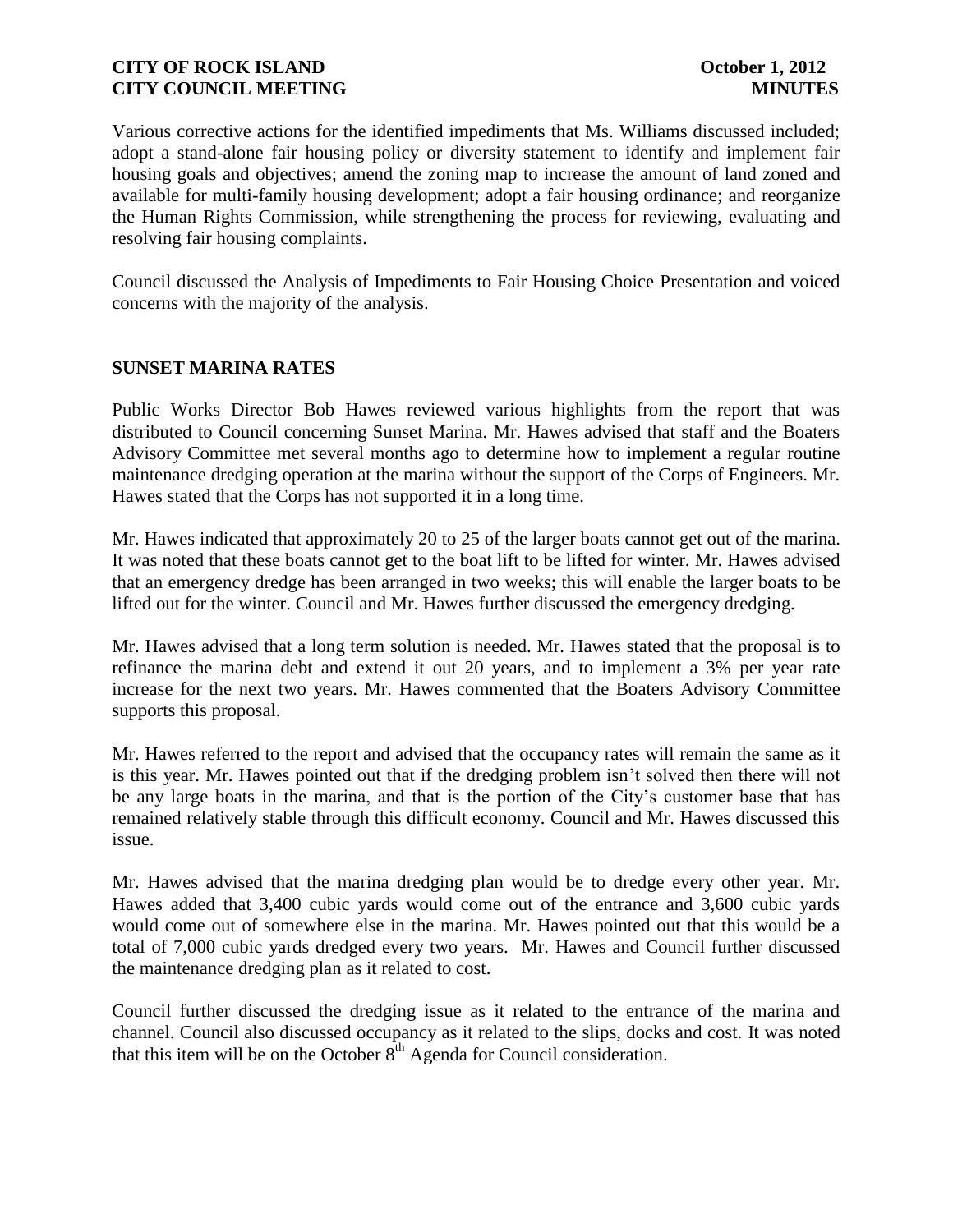# **ADJOURNMENT**

A motion made by Alderman Jones and seconded by Alderwoman Murphy to adjourn the meeting carried by the following Aye and No vote. Those voting Aye being; Alderman Brooks, Alderman Conroy, Alderman Foley, Alderman Tollenaer, Alderman Jones, Alderwoman Murphy and Alderman Austin; those voting No, none. The meeting was adjourned at 6:31 pm.

> \_\_\_\_\_\_\_\_\_\_\_\_\_\_\_\_\_\_\_\_\_\_\_\_\_\_\_\_\_\_ Aleisha L. Patchin, City Clerk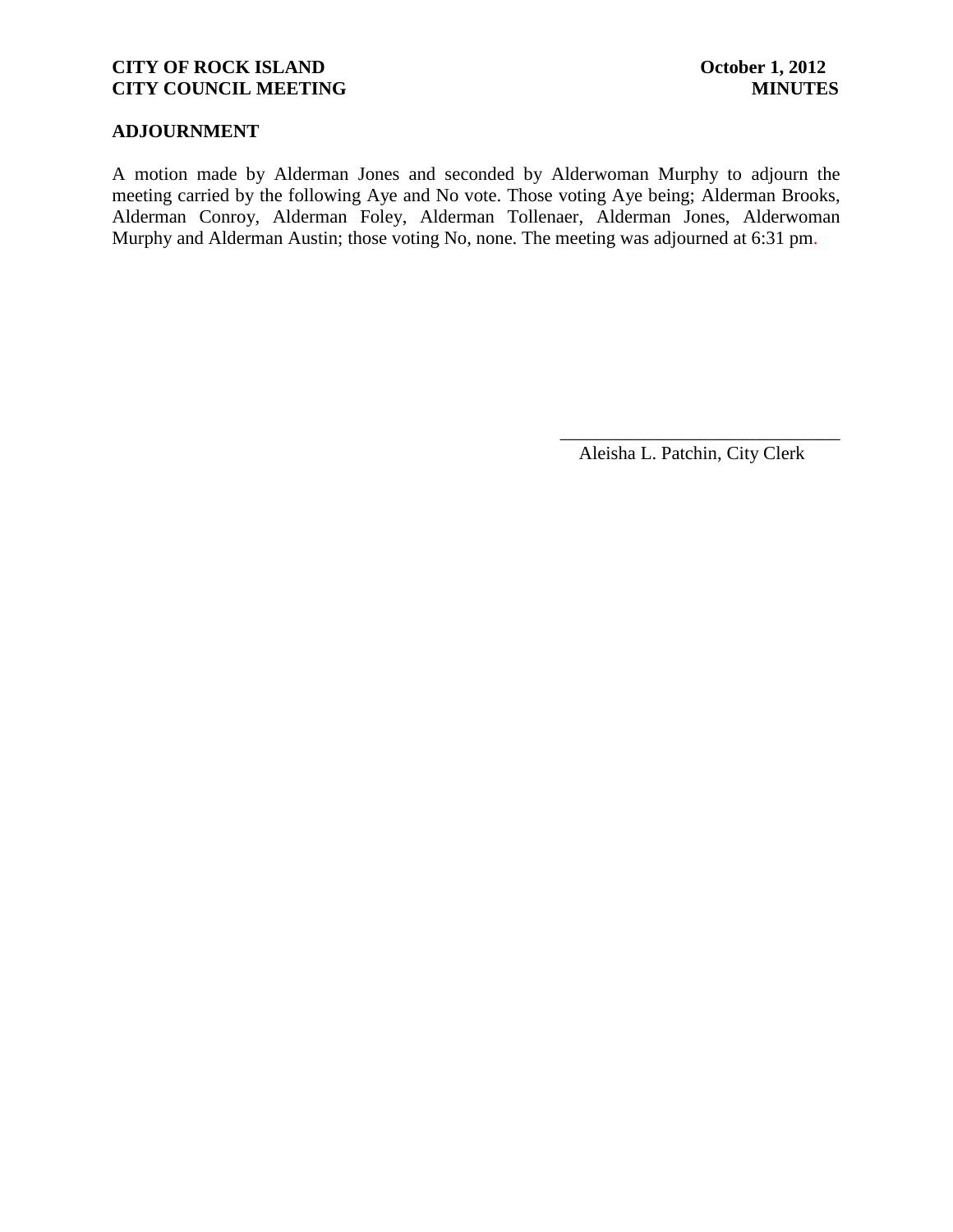Rock Island City Council met in regular session at 6:45 pm in Council Chambers of Rock Island City Hall. Present were Mayor Dennis E. Pauley presiding, and Aldermen Terry M.A. Brooks I, David Conroy, P.J. Foley, Stephen L. Tollenaer, Jason W. Jones, Joy Murphy and Charles O. Austin III. Also present were City Manager Thomas Thomas and City Attorney Ted Kutsunis.

## Introductory Proceedings

Mayor Pauley called the meeting to order and led in the Pledge of Allegiance. Alderman Austin gave the Invocation.

## Agenda Item #5 **Minutes of the meeting of September 15, 2012 and Minutes of the meeting of September 17, 2012.**

A motion was made by Alderman Jones and seconded by Alderman Austin to approve the minutes of the meeting of September 15, 2012 and minutes of the meeting of September 17, 2012 as printed. The motion carried by the following Aye and No vote; those voting Aye being; Alderman Brooks, Alderman Conroy, Alderman Foley, Alderman Tollenaer, Alderman Jones, Alderwoman Murphy and Alderman Austin; those voting No, none.

## Agenda Item #6 **Update Rock Island by Mayor Pauley.**

Mayor Pauley advised that the city of Rock Island is providing free leaf collection for its residential refuse customers from Monday, October  $8<sup>th</sup>$  through Friday, November 30<sup>th</sup>. It was noted that the free bags will be available at City Hall and other locations beginning Monday, October 1<sup>st</sup>. Mayor Pauley stated that residents do not have to be participants in the Yard Waste Subscription Service to use this leaf collection service and they do not have to place a yard waste sticker on the bags of leaves.

Mayor Pauley stated that the city of Rock Island Public Works Department is currently conducting the Fall Fire Hydrant Flushing Program. Mayor Pauley added that crews will be flushing hydrants until approximately the end of October. It was noted that the purpose of this program is to help maintain water quality standards and the fire protection system. Mayor Pauley advised that citizens may experience brief periods of discolored water or low pressure, which is normal during flushing operations. The Mayor added that if anyone has questions, please call (309) 732-2200.

Mayor Pauley indicated that residents are invited to attend an informational meeting to discuss the 42<sup>nd</sup> Street Reconstruction project from 29<sup>th</sup> Avenue to Saukie Golf Course. The Mayor stated that the meeting will be held on Wednesday, October 3<sup>rd</sup> at 5:30 pm in City Council Chambers in the City Hall building downtown Rock Island, 1528 3<sup>rd</sup> Avenue, Rock Island.

Mayor Pauley advised that Bent River Brewing Company, located at  $512.24<sup>th</sup>$  Street, celebrated their grand opening last week and the beginning of brewing beers at the Rock Island facility. Mayor Pauley stated that this includes the new Broadway Stout in honor of the Broadway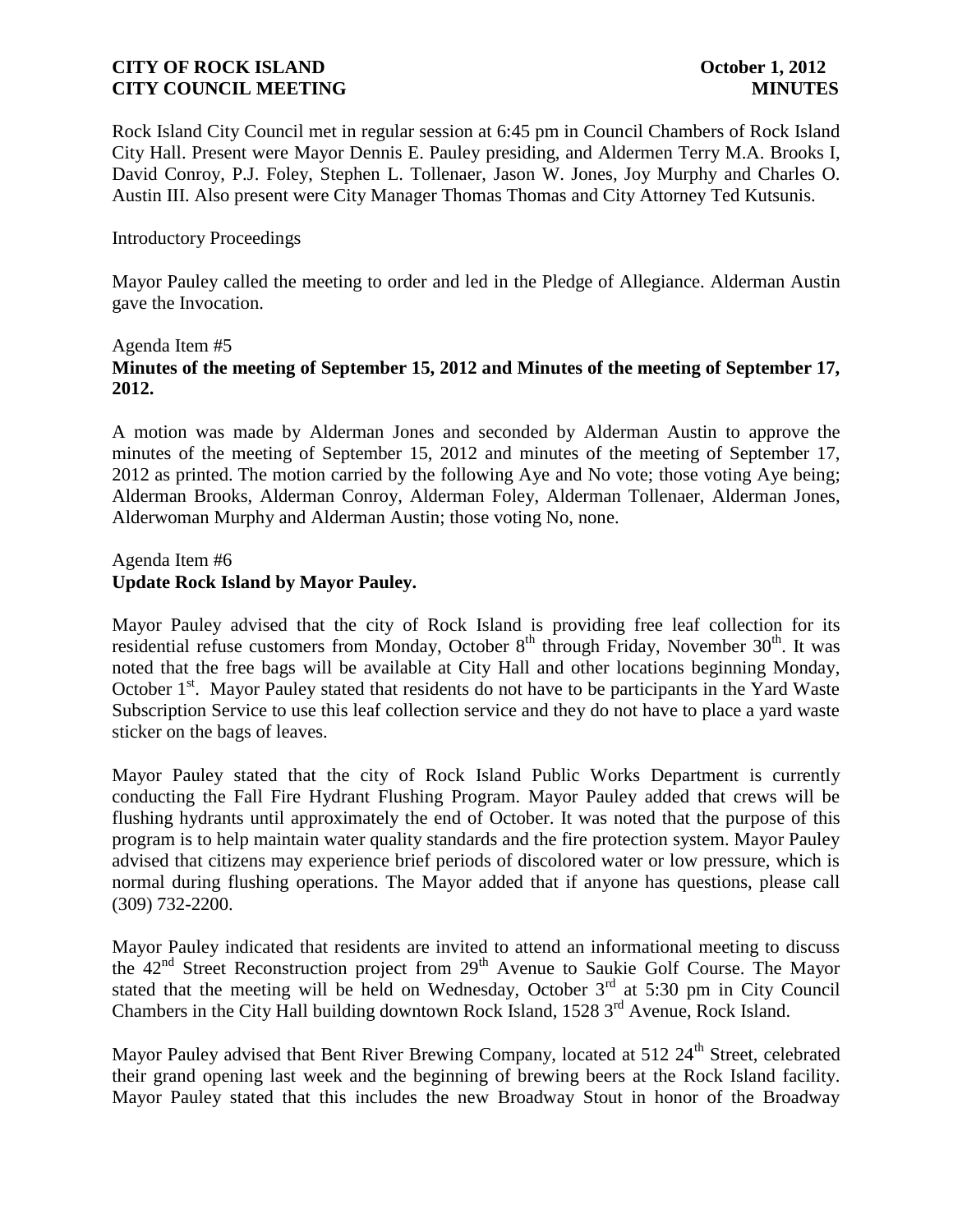Neighborhood. Mayor Pauley stated that Goombazz, located at 2704 18<sup>th</sup> Avenue, celebrated its grand opening last Saturday with a ribbon cutting. The Mayor added that Goombazz restaurant features specialty dishes from different U. S. regions.

Mayor Pauley advised that the Karpeles Manuscript Library Museum, located at 700 22<sup>nd</sup> Street, opened today. The Mayor added that the opening exhibit features the life and writings of Mark Twain, who spent a good portion of his life writing about the people, places and his experiences along the Mississippi River. Mayor Pauley commented that the Mark Twain exhibit will be on display through the end of the year. It was noted that regular hours for the museum will be Tuesday through Saturday from 11:00 am to 4:00 pm and admission is free.

## Agenda Item #7

## **Presentation of a video for the ICMA Conference featuring Rock Island.**

Jennifer Walker, Account Executive from UpStream stated that this video will be shown at the International City and County Management Association Conference this weekend in Phoenix, Arizona in which City Manager Thomas, Thomas will be attending. Ms. Walker stated that this video is about the City and its public-private partnerships. At this time, the video was shown.

## Agenda Item #8 **Proclamation declaring Saturday, October 6, 2012 as National Alliance on Mental Illness Day**.

Mayor Pauley read the proclamation. Ms. Ametra Carrol-Castaneda accepted the proclamation. Ms. Carrol-Castaneda thanked Mayor Pauley and Council for the proclamation.

Ms. Carrol-Castaneda stated that the NAMI, which is the National Alliance on Mental Illness is the largest educational support and advocacy organization that serves the needs of all those whose lives have been touched by these illnesses. Ms. Carrol-Castaneda discussed the stigma she had in the past regarding mental illness and how it affects families. Ms. Carrol-Castaneda stated that the NAMI Walk will be held on Saturday, October 6, 2012 at Centennial Park on the Davenport Riverfront. Ms. Carrol-Castaneda invited everyone to the NAMI Walk.

Sandra (no last name given) of the Robert Young Center and co-captain of the team stated that the team has received over \$2,000.00 in donations and their goal this year is \$5,000.00.

It was noted that for more information, call the Robert Young Center or Ms. Carrol-Castaneda at (309) 373-1202.

Agenda Item #9

**Public Hearing on a request from Lynda Requet of Platinum Hospitality Group LLC for a Special Use Permit to erect a 40 foot by 100 foot tent for outside dining in the north front yard at 3000 14th Avenue.**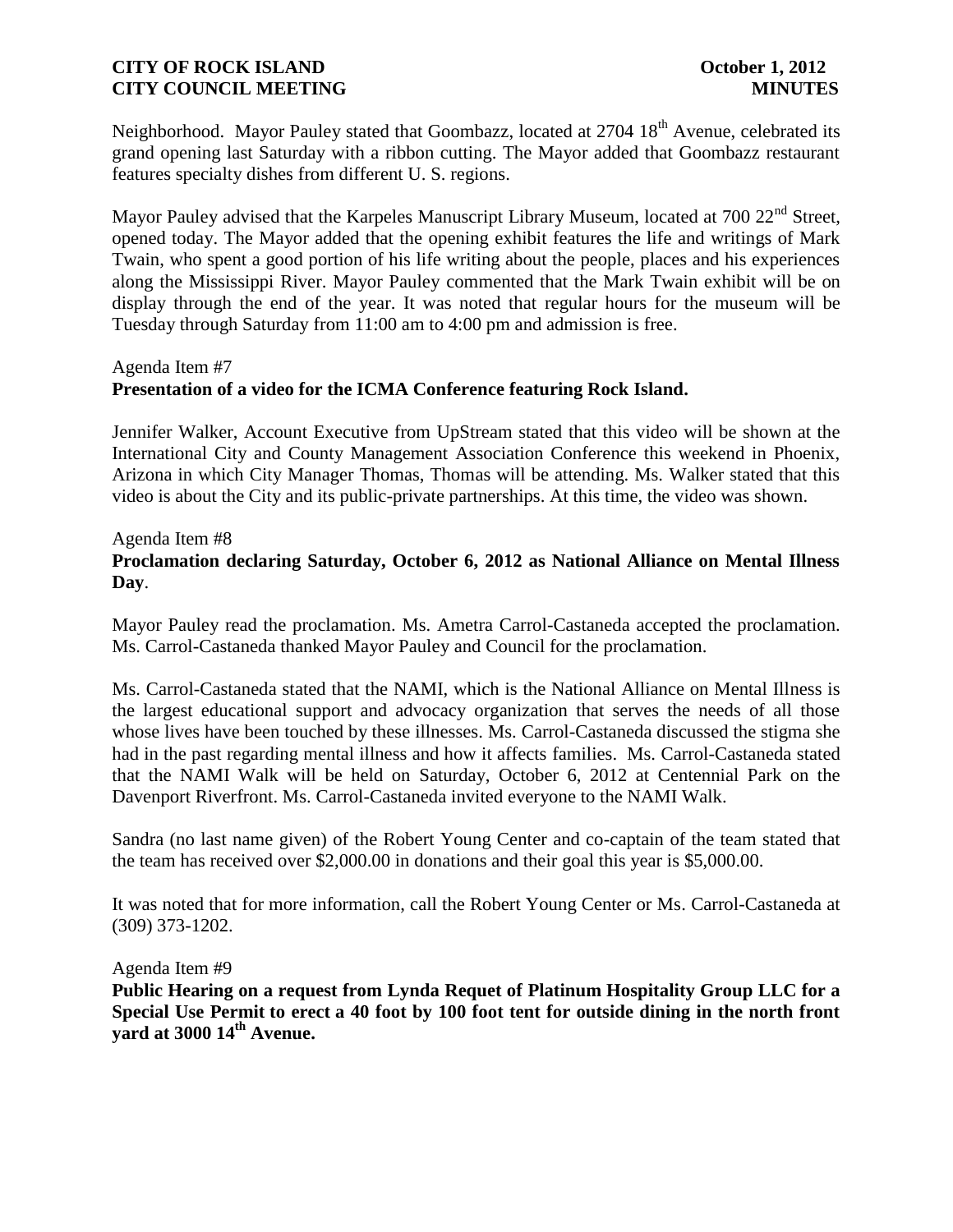Mayor Pauley closed the regular meeting at 7:00 pm and opened a Public Hearing on a request from Lynda Requet of Platinum Hospitality Group LLC for a Special Use Permit to erect a 40 foot by 100 foot tent for outside dining in the north front yard at 3000  $14<sup>th</sup>$  Avenue.

Lynda and David Requet of 34 Wildwood Drive stepped forward. Mayor Pauley swore in Mr. and Mrs. Requet.

Mr. Requet thanked the Mayor and Council for addressing this tent request. Mr. Requet advised that they have pressed forward with Phase 1 with the opening of Gendler's wine and spirits and the Black Ram Restaurant. Mr. Requet added that they have invested over \$250,000.00 in cash in Phase 1 and Phase 2 will require in excess of \$1 million dollars. Mr. Requet commented that this project has created 25 new jobs. Mr. Requet stated that they are providing this expansion on their own property in an environment that is fenced and safe for their customers. Mr. Requet concluded that they are requesting Council's support and approval of the request so that they may be allowed to expand their customer base and prove that the area is a definite retail and dining area for all customers of the Quad Cities.

Discussion followed. Alderman Austin clarified the request stating that it is the intention to put the tent up now through November  $30<sup>th</sup>$  of this year and then take it down and reestablish it on April  $1<sup>st</sup>$ .

Mr. Requet stated that if the tent is put up this year, it would be taken down by November 15, 2012, and if the construction has not started, the plan would be to use the tent again next year, in which the time frame would be from April 1, 2013 to November 15, 2013.

After more discussion regarding heating elements for the tent, the parking component, fencing and Phase 2 of the project, Mayor Pauley inquired as to whether there was anyone who wished to speak in favor of the Special Use Permit application.

Ms. Jody Johnston-Mohr of 2809  $12<sup>th</sup>$  Avenue, #403 stepped forward. Mayor Pauley swore in Ms. Johnston-Mohr.

Ms. Johnston-Mohr supported the request for the tent. Ms. Johnston-Mohr stated that she is a neighbor of the business and a Rock Island resident, and the business provides a nice family atmosphere. Ms. Johnston-Mohr commented that this business will be a great asset to the community.

Mayor Pauley then inquired as to whether there was anyone who wished to speak in opposition to the Special Use Permit application. No one stepped forward.

Mayor Pauley stated that four people either e-mailed or called that were in opposition to this plan.

With no others present to speak in favor of or in opposition to the Special Use Permit application, Mayor Pauley closed the Public Hearing and reconvened the regular meeting at 7:09 pm.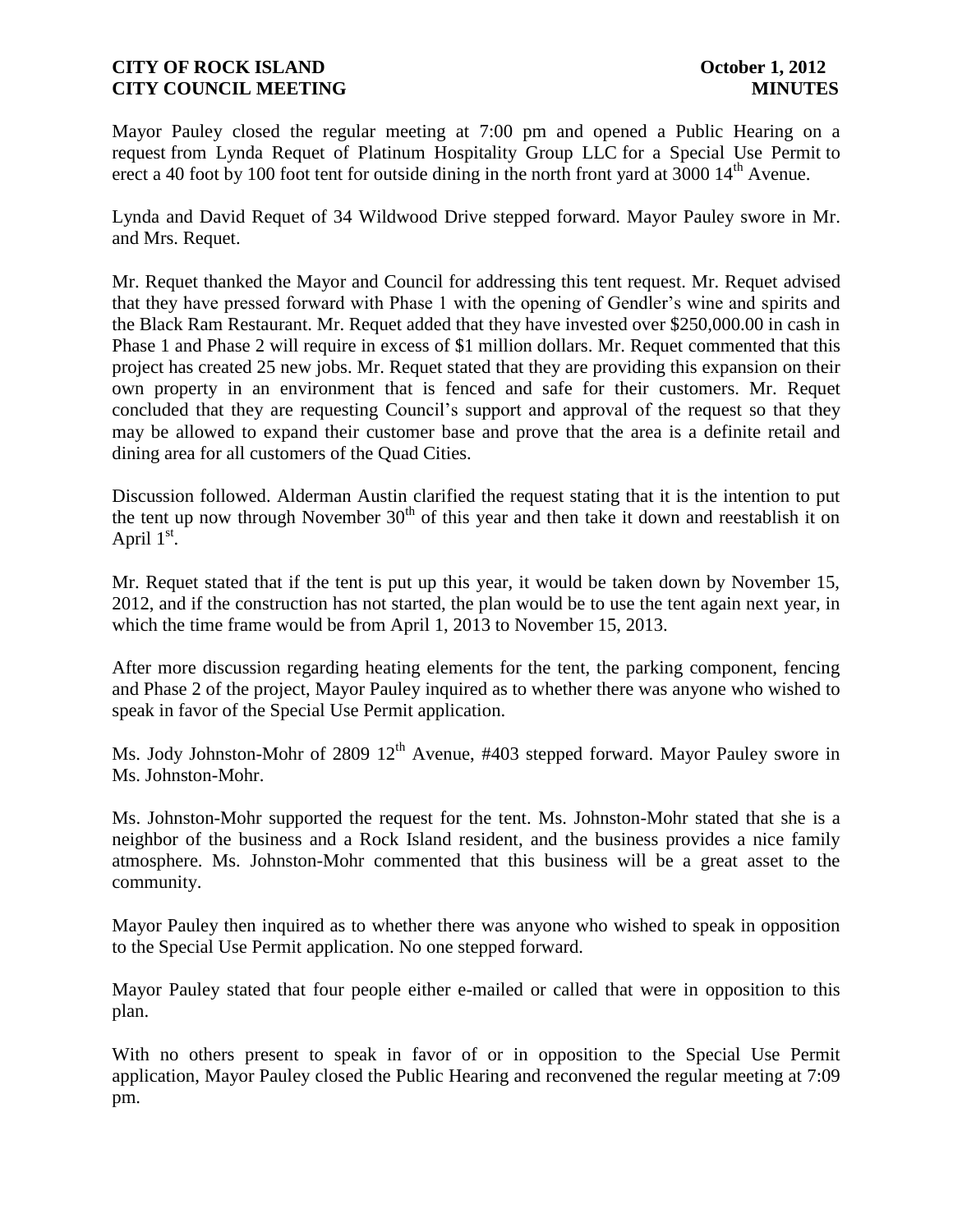It was moved by Alderwoman Murphy and seconded by Alderman Foley to approve the Special Use Permit as recommended, subject to the stipulations that the tent size shall not exceed 40'by 100'; that the hours of operation shall be 11:00 am to 11:00 pm, Sundays through Thursdays and 11:00 am to 12:00 am (midnight) on Fridays and Saturdays; that the tent and use shall meet already approved Council stipulations on outdoor entertainment and outdoor alcohol consumption; and that the tent and use shall also meet all other applicable City codes (Building, Electrical and Fire) and ordinances; and refer to the City Attorney for an ordinance.

Discussion followed. Alderman Tollenaer stated that there may be more restrictive uses through the Fire Code or State that may be required for the Requets to fulfill.

Fire Chief Jim Fobert advised that Mr. and Mrs. Requet will need to see the Fire Marshal and go over their plan with him in regards to the fire code side of the issue including the egress issues, combustibles around the area and what the tent is made of. Chief Fobert advised that these issues will have to be resolved before the tent can be erected.

After more discussion regarding these issues, the motion carried by the following Aye and No vote: those voting Aye being; Alderman Brooks, Alderman Conroy, Alderman Foley, Alderman Tollenaer, Alderman Jones, Alderwoman Murphy and Alderman Austin; those voting No, none.

## Agenda Item #10

## **A Special Ordinance granting a Special Use Permit to the Platinum Hospitality Group, LLC for the property at 3000 14th Avenue**.

Alderman Foley moved and Alderman Conroy seconded to consider, suspend the rules and pass the ordinance. The motion carried by the following Aye and No vote; those voting Aye being; Alderman Brooks, Alderman Conroy, Alderman Foley, Alderman Tollenaer, Alderman Jones, Alderwoman Murphy and Alderman Austin; those voting No, none.

#### Agenda Item #11

# **A Special Ordinance amending a zoning district and zoning map at 3115 14th Avenue**.

It was moved by Alderwoman Murphy and seconded by Alderman Foley to consider, suspend the rules and pass the ordinance. The motion carried by the following Aye and No vote; those voting Aye being; Alderman Brooks, Alderman Conroy, Alderman Foley, Alderman Tollenaer, Alderman Jones, Alderwoman Murphy and Alderman Austin; those voting No, none.

#### Agenda Item #12

## **A Special Ordinance authorizing the acquisition of 16 residential properties in the City of Rock Island in the amount of \$16,750.00.**

Alderman Foley moved and Alderman Jones seconded to consider, suspend the rules and pass the ordinance. The motion carried by the following Aye and No vote; those voting Aye being; Alderman Brooks, Alderman Conroy, Alderman Foley, Alderman Tollenaer, Alderman Jones, Alderwoman Murphy and Alderman Austin; those voting No, none.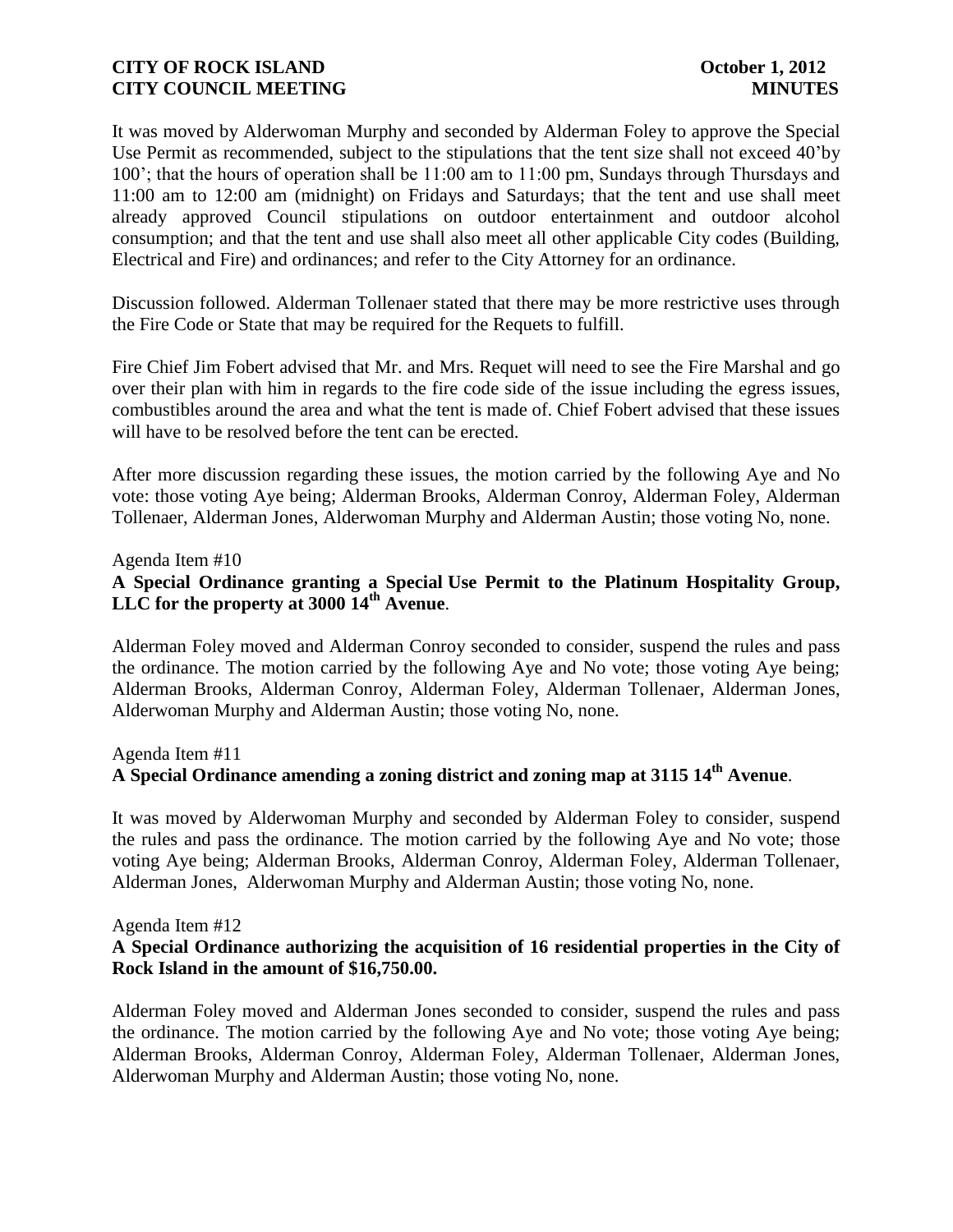Agenda Item #13 **CLAIMS**

It was moved by Alderman Austin and seconded by Alderman Tollenaer to accept the following reports and authorize payments as recommended. The motion carried by the following Aye and No vote; those voting Aye being; Alderman Brooks, Alderman Conroy, Alderman Foley, Alderman Tollenaer, Alderman Jones, Alderwoman Murphy and Alderman Austin; those voting No, none.

- a. Report from the Public Works Department regarding payment #15 in the amount of \$15,958.95 to General Constructors, Inc. for services provided for the Public Works Department street garage project. (208)
- b. Report from the Public Works Department regarding payment #1 in the amount of  $$26,140.68$  to Brandt Construction for services provided for the  $16<sup>th</sup>$  Avenue Resurfacing: 33rd to 38th Streets project. (209)
- c. Report from the Public Works Department regarding payment #1 in the amount of \$172,855.83 to Valley Construction for services provided for the Rock Island Parkway Improvements, Ridgewood Road Intersection project. (210)

## Agenda Item #14

**Report from the Administrative Services Department regarding six General Liability Claims related to a water main break overloading a sanitary sewer and causing backup into multiple homes on the 2000 block of 37th Street, recommending that each resident be paid half of their claim costs in the total combined amount of \$20,395.81**.

Alderman Conroy moved and Alderwoman Murphy seconded to approve the general liability claims as recommended and authorize payments.

Discussion followed. Alderman Tollenaer inquired that if the City is paying half of the cost and the City is liable then how is only half of the claims being paid if the City caused it.

Administrative Services Director John Thorson advised that the City is not liable to pay the claims under the Illinois Tort Immunity Act. Mr. Thorson added that the City was not aware of the break and couldn't control it. Mr. Thorson offered that it will be suggested to the property owners that they should carry some type of housing insurance to protect against such events.

After more discussion, the motion carried by the following Aye and No vote; those voting Aye being; Alderman Brooks, Alderman Conroy, Alderman Foley, Alderman Jones, Alderwoman Murphy and Alderman Austin; those voting No, Alderman Tollenaer.

Agenda Item #15 **Claims for the weeks of September 14 through September 20 in the amount of \$2,155,458.21 and September 21 through September 27 in the amount of \$900,023.74.**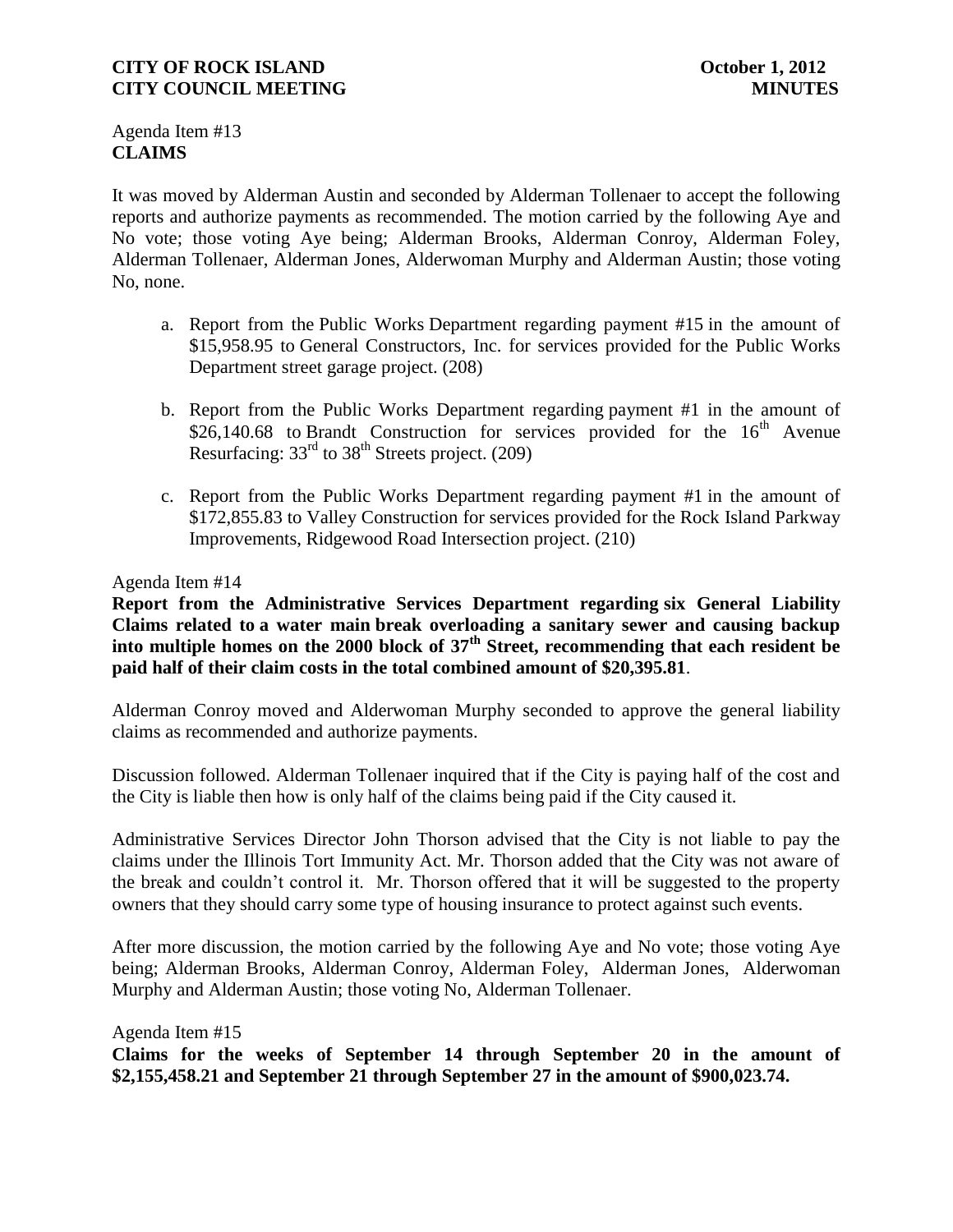Alderman Conroy moved and Alderman Foley seconded to allow the claims. The motion carried by the following Aye and No vote; those voting Aye being; Alderman Brooks, Alderman Conroy, Alderman Foley, Alderman Tollenaer, Alderman Jones, Alderwoman Murphy and Alderman Austin; those voting No, none.

## Agenda Item #16 **Payroll for the weeks of September 3 through September 16 in the amount of \$1,273,950.74.**

It was moved by Alderman Conroy and seconded by Alderman Foley to allow the payroll. The motion carried by the following Aye and No vote; those voting Aye being; Alderman Brooks, Alderman Conroy, Alderman Foley, Alderman Tollenaer, Alderman Jones, Alderwoman Murphy and Alderman Austin; those voting No, none.

## Agenda Item #17

# **Report from the Public Works Department regarding bids for the 817 32nd Street Slope Stabilization project, recommending the bid be awarded to Encap, Inc. in the amount of \$15,827.50**.

Alderman Austin moved and Alderwoman Murphy seconded to award the bid as recommended and authorize the City Manager to execute the contract documents. The motion carried by the following Aye and No vote; those voting Aye being; Alderman Brooks, Alderman Conroy, Alderman Foley, Alderman Tollenaer, Alderman Jones, Alderwoman Murphy and Alderman Austin; those voting No, none.

## Agenda Item #18

## **Report from the Public Works Department regarding bids for the Retaining Wall Replacement project, recommending the bid be awarded to Brandt Construction in the amount of \$34,089.35.**

It was moved by Alderman Conroy and seconded by Alderman Jones to award the bid as recommended and authorize the City Manager to execute the contract documents.

Discussion followed with Alderman Foley inquiring as to where this project is located. Public Works Director Bob Hawes stated 1701 5<sup>th</sup> Street.

After discussion, the motion carried by the following Aye and No vote; those voting Aye being; Alderman Brooks, Alderman Conroy, Alderman Foley, Alderman Tollenaer, Alderman Jones, Alderwoman Murphy and Alderman Austin; those voting No, none.

#### Agenda Item #19

## **Report from the Finance Department regarding agreements with JP Morgan Chase Bank N.A. for Purchase Card and Merchant Card services**.

Alderman Conroy moved and Alderwoman Murphy seconded to approve the agreements as recommended and authorize the designated City official to execute the contract documents. The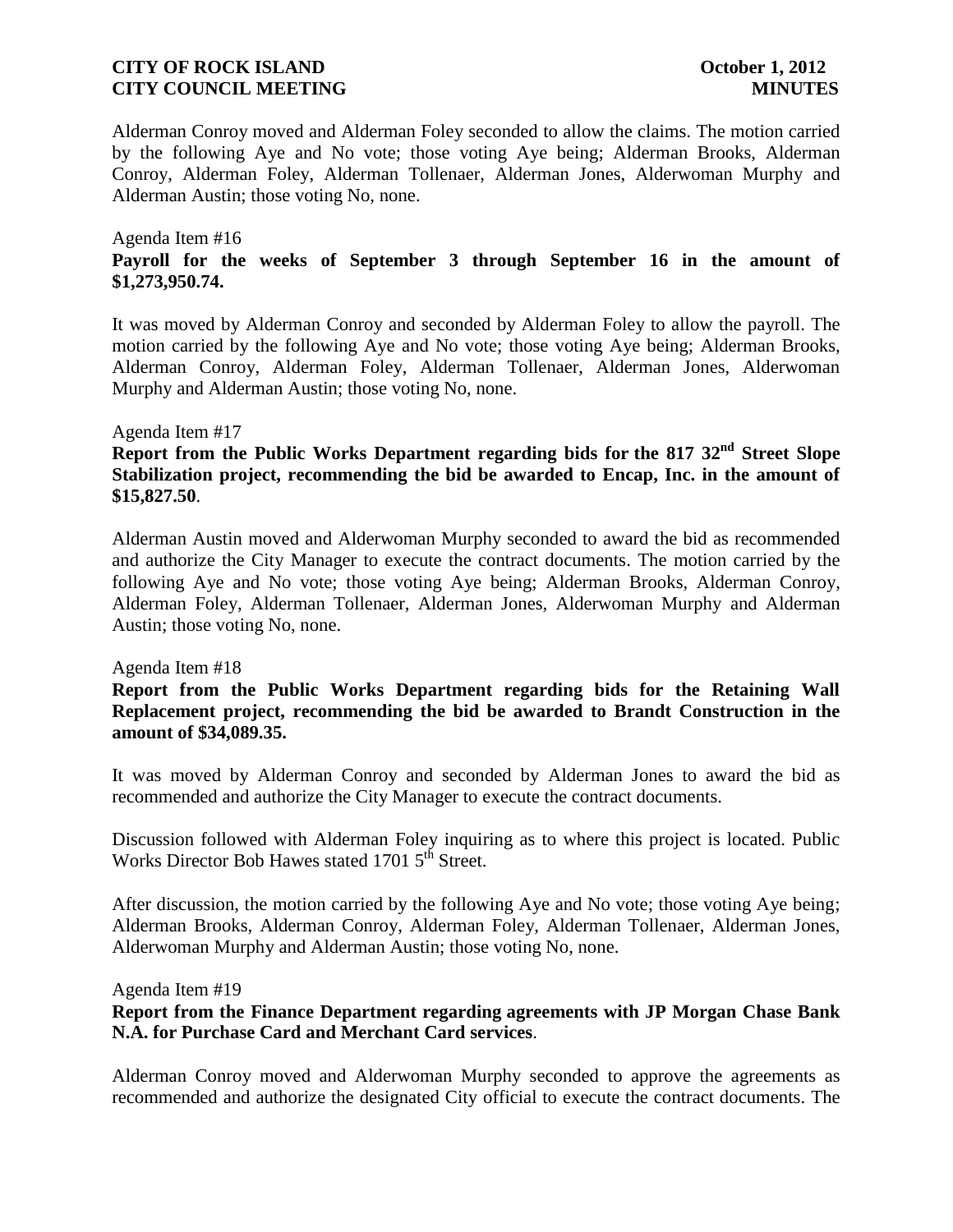motion carried by the following Aye and No vote; those voting Aye being; Alderman Brooks, Alderman Conroy, Alderman Jones, Alderwoman Murphy and Alderman Austin; those voting No, Alderman Foley and Alderman Tollenaer.

## Agenda Item #20

## **Report from the Community and Economic Development Department regarding a Landscaping agreement with LRC Developers, Inc.**

It was moved by Alderwoman Murphy and seconded by Alderman Foley to approve the agreement as recommended and authorize the City Manager to execute the contract documents.

Discussion followed. Alderman Austin inquired as to whether this work has been completed.

Community and Economic Development Director Jeff Eder stated that they are working on it, but did not know if all of the work has been completed.

Mr. Scott Christiansen of LRC Developers stated that the project that is being discussed is the project near McLaughlin Body. Mr. Christiansen stated that the project is 95% completed.

Alderman Austin inquired as to whether LRC Developers has the right to purchase the property from the City for \$1.00.

Mr. Christiansen stated yes, but the purchase price would be for the appraised value. Mr. Christiansen added that as part of the agreement, LRC will maintain that property.

Community and Economic Development Director Jeff Eder advised that the lease was for \$1.00 per year.

After more discussion, the motion carried by the following Aye and No vote; those voting Aye being; Alderman Brooks, Alderman Conroy, Alderman Foley, Alderman Tollenaer, Alderman Jones, Alderwoman Murphy and Alderman Austin; those voting No, none.

#### Agenda Item #21

**Report from the Community and Economic Development Department regarding a development agreement with Rock Island Economic Growth Corporation for 34 additional housing units (The Locks) in downtown Rock Island, an agreement with Ehlers and Associates, Inc. for the establishment of a new TIF district in an amount not to exceed \$29,000.00 and the issuance of \$1.75 million in TIF backed bonds to support The Locks development.**

Alderman Jones moved and Alderman Foley seconded to approve the agreements as recommended, approve the issuance of \$1.75 million in TIF backed bonds and authorize the City Manager to execute the contract documents. The motion carried by the following Aye and No vote; those voting Aye being; Alderman Brooks, Alderman Conroy, Alderman Foley, Alderman Tollenaer, Alderman Jones, Alderwoman Murphy and Alderman Austin; those voting No, none.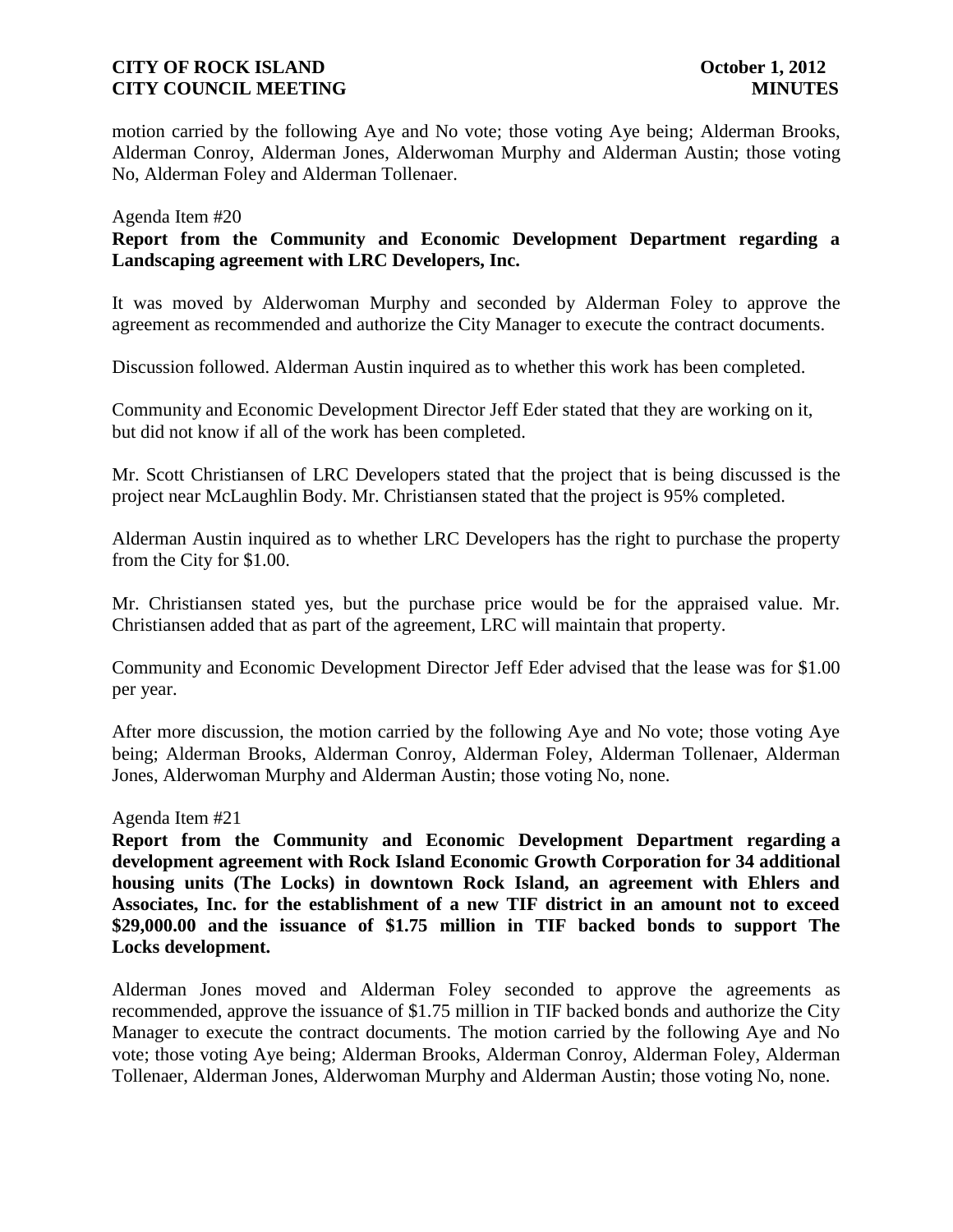#### Agenda Item #22

**Report from the Police Department regarding a Dry Cleaning contract with Burke Cleaners, Inc., recommending a one year renewal expiring December 31, 2013 at the prices quoted in the existing contract**.

It was moved by Alderman Foley and seconded by Alderwoman Murphy to approve the contract as recommended and authorize the City Manager to execute the contract documents. The motion carried by the following Aye and No vote; those voting Aye being; Alderman Brooks, Alderman Conroy, Alderman Foley, Alderman Tollenaer, Alderman Jones, Alderwoman Murphy and Alderman Austin; those voting No, none.

## Agenda Item #23

**Report from the Finance Department regarding an adjustment to the Fiscal Year 2013 Budget, recommending a budget transfer decreasing the budget for demolition of substandard structures in the amount of \$15,441.24 and increasing the budget for facade improvement in the amount of \$5,896.24 and increasing the budget for land purchase in the amount of \$9,545.00**.

Alderman Foley moved and Alderwoman Murphy seconded to approve the budget adjustment as recommended. The motion carried by the following Aye and No vote; those voting Aye being; Alderman Brooks, Alderman Conroy, Alderman Foley, Alderman Tollenaer, Alderman Jones, Alderwoman Murphy and Alderman Austin; those voting No, none.

Agenda Item #24

## **Report from the Public Works Department regarding request for qualifications from consulting firms to provide recommendations and design for the roof replacement at Fire Station No. 2, recommending the selection of Shive-Hattery, Inc.**

It was moved by Alderman Foley and seconded by Alderman Tollenaer to approve the selection of Shive-Hattery, Inc. as recommended and authorize the Engineering Division to enter into negotiations with them for a service agreement. The motion carried by the following Aye and No vote; those voting Aye being; Alderman Brooks, Alderman Conroy, Alderman Foley, Alderman Tollenaer, Alderman Jones, Alderwoman Murphy and Alderman Austin; those voting No, none.

#### Agenda Item #25

## **Report from the Police Department regarding the hours for Halloween Trick or Treat, recommending Wednesday, October 31, 2012 from 5:00 pm to 8:00 pm in the City of Rock Island.**

Alderman Tollenaer moved and Alderwoman Murphy seconded to approve the Trick or Treat hours as recommended. The motion carried by the following Aye and No vote; those voting Aye being; Alderman Brooks, Alderman Conroy, Alderman Foley, Alderman Tollenaer, Alderman Jones, Alderwoman Murphy and Alderman Austin; those voting No, none.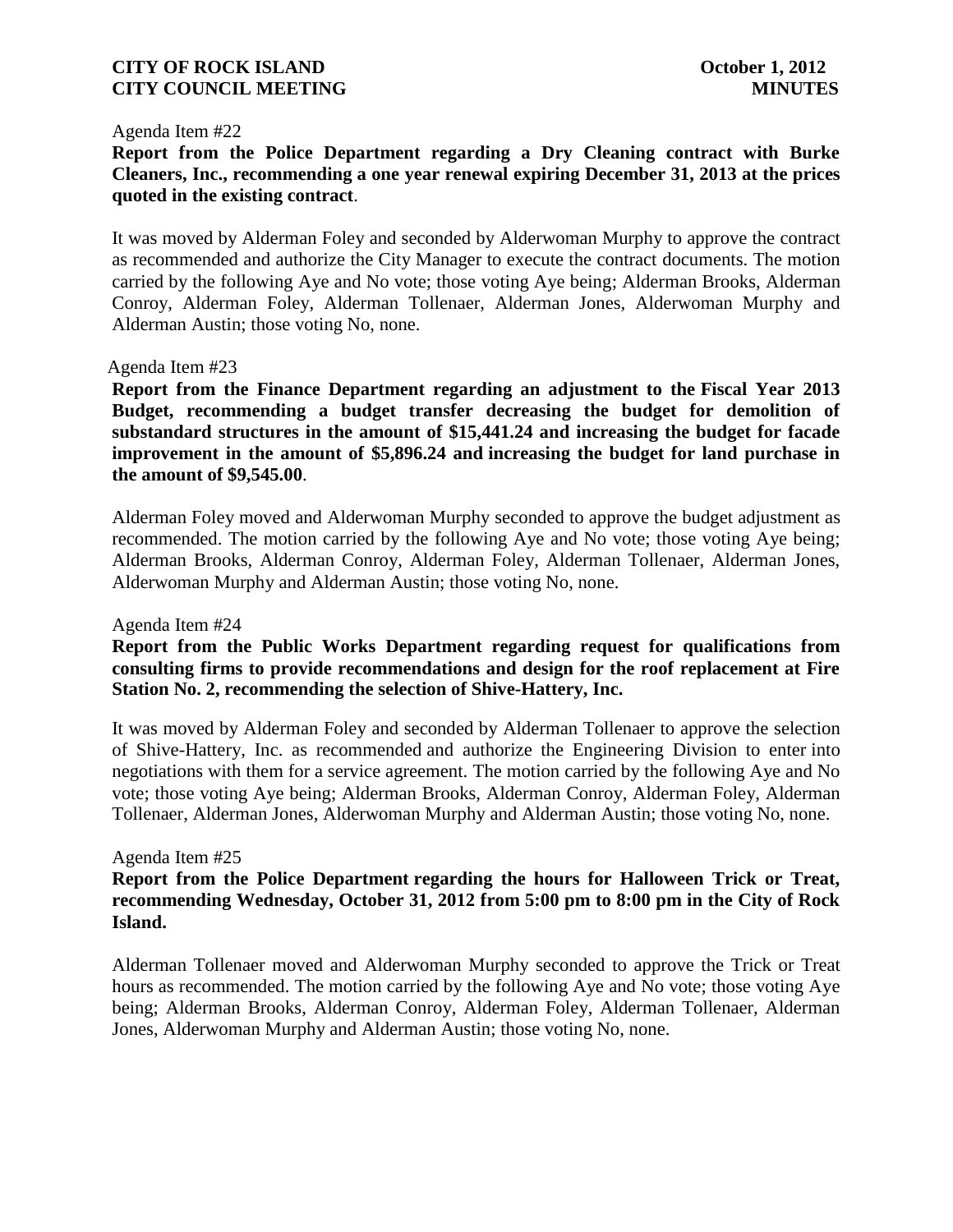## Agenda Item #26

**Report from the Traffic Engineering Committee regarding a request from Bill Harris of the Neighborhood Laundromat at 4200 14th Avenue to remove a portion of the two-hour parking on the west side of his business**.

It was moved by Alderwoman Murphy and seconded by Alderman Austin to approve the request as recommended and refer to the City Attorney for an ordinance. The motion carried by the following Aye and No vote; those voting Aye being; Alderman Brooks, Alderman Conroy, Alderman Foley, Alderman Tollenaer, Alderman Jones, Alderwoman Murphy and Alderman Austin; those voting No, none.

## Agenda Item #27

**Report from the Traffic Engineering Committee regarding a neighborhood petition for installing residential parking (Type A) on 29th Street between 7th and 9th Avenues.**

Alderman Jones moved and Alderman Austin seconded to deny the request as recommended.

Discussion followed.

Mr. Martin Pizano of 2811 W.  $7<sup>th</sup>$  Street Davenport, IA and Ms. Guadalupe Pizano of 2848 8<sup>th</sup> Avenue, Rock Island, IL stepped forward.

Mr. Pizano discussed the issue of the residents on  $29<sup>th</sup>$  Street between  $7<sup>th</sup>$  and  $9<sup>th</sup>$  Avenues not being able to park in front of their houses. Mr. Pizano stated that his mother lives on that street. Mr. Pizano advised that the majority of the properties are now owned by landlords that rent out to Augustana College students. Mr. Pizano added that when these students have parties or events, residents cannot park in front of their houses because all of the people that attend the events or parties are parking their vehicles there, and most of the residents have to park a block or so away and have to walk to their houses. Mr. Pizano offered that he obtained seven signatures of all the residents that still live on that block, the other homes are all rental properties. Mr. Pizano further discussed this issue.

Alderman Conroy stated that the way the residential parking works is that everyone that lives on that block gets to use it even if they live in an apartment complex. Alderman Conroy suggested putting in handicapped parking if it would help Mr. Pizano's mother.

Mr. Pizano stated that he wasn't just representing his mother's wishes; there are other residents that would like to park in front of their homes.

Alderman Austin advised that every student that pays rent to live in a house is a resident, even with residential parking, they would be entitled to park there.

Alderwoman Murphy commented that Mr. Pizano is really not worried about the students that live there; he is concerned about the visitors.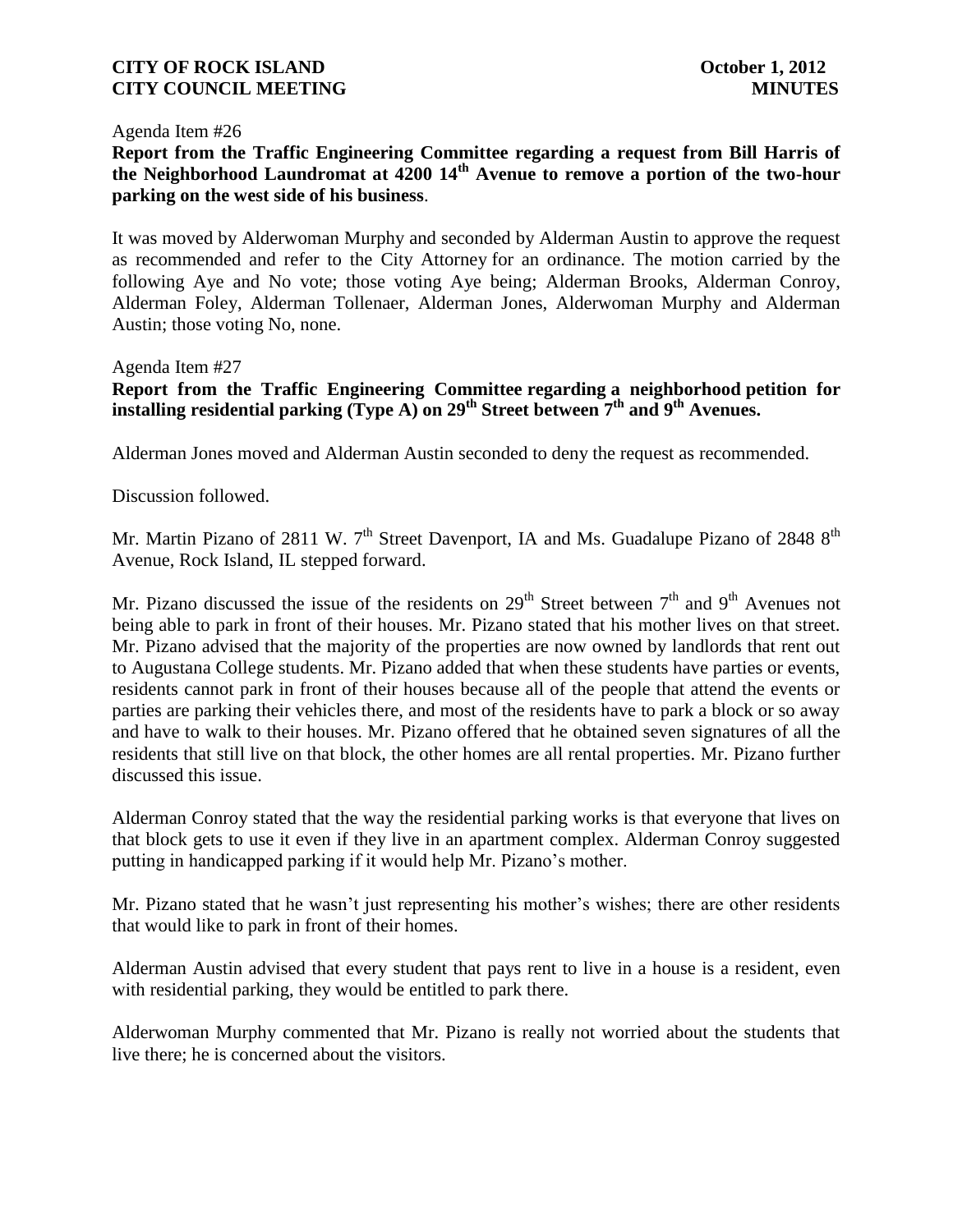More discussion followed as it related to visitors and the parking component and the amount of unrelated people living in the same rental dwelling. Council also discussed Type A and Type B parking.

Public Works Director Bob Hawes advised that there are two types of residential parking; in one case, everyone within the district is allowed to park anywhere in the district. Mr. Pizano has asked for the parking where it only allows a person to park adjacent to their property. Mr. Hawes stated that the reason the recommendation was to deny was due to the petition not containing two-thirds of the signatures that the ordinance requires.

At this time, Alderman Jones withdrew his motion.

Alderman Conroy then moved to approve the Type A parking, Alderman Brooks seconded.

Mr. Pizano stated that he has all of the signatures of the residents that live there, but does not have the signatures of the landlords.

Alderman Conroy advised that this item was originally recommended to be voted down. Alderman Conroy advised that the other people in the neighborhood should have a chance to speak before this item is voted on.

After more discussion, Alderman Conroy moved to defer Agenda Item #27 for two weeks, Alderman Foley seconded. The motion carried by the following Aye and No vote; those voting Aye being; Alderman Brooks, Alderman Conroy, Alderman Foley, Alderman Tollenaer, Alderman Jones, Alderwoman Murphy and Alderman Austin; those voting No, none.

Note: Agenda Item #27 will come back for Council consideration on Monday, October 15, 2012.

Agenda Item #28

## **Report from the Traffic Engineering Committee regarding a neighborhood petition to remove the no parking on the west side of 36th Street between 28th and 30th Avenues**.

It was moved by Alderman Tollenaer and seconded by Alderman Conroy to approve the request as recommended and refer to the City Attorney for an ordinance.

Ms. Jane Grahlmann of 2936 36<sup>th</sup> Street stepped forward. Ms. Grahlmann stated that she had received an incorrect map in regards to this request and thanked the Traffic Engineering Committee for quickly reacting and sending her a corrected map.

After comments, the motion carried by the following Aye and No vote; those voting Aye being; Alderman Brooks, Alderman Conroy, Alderman Foley, Alderman Tollenaer, Alderman Jones, Alderwoman Murphy and Alderman Austin; those voting No, none.